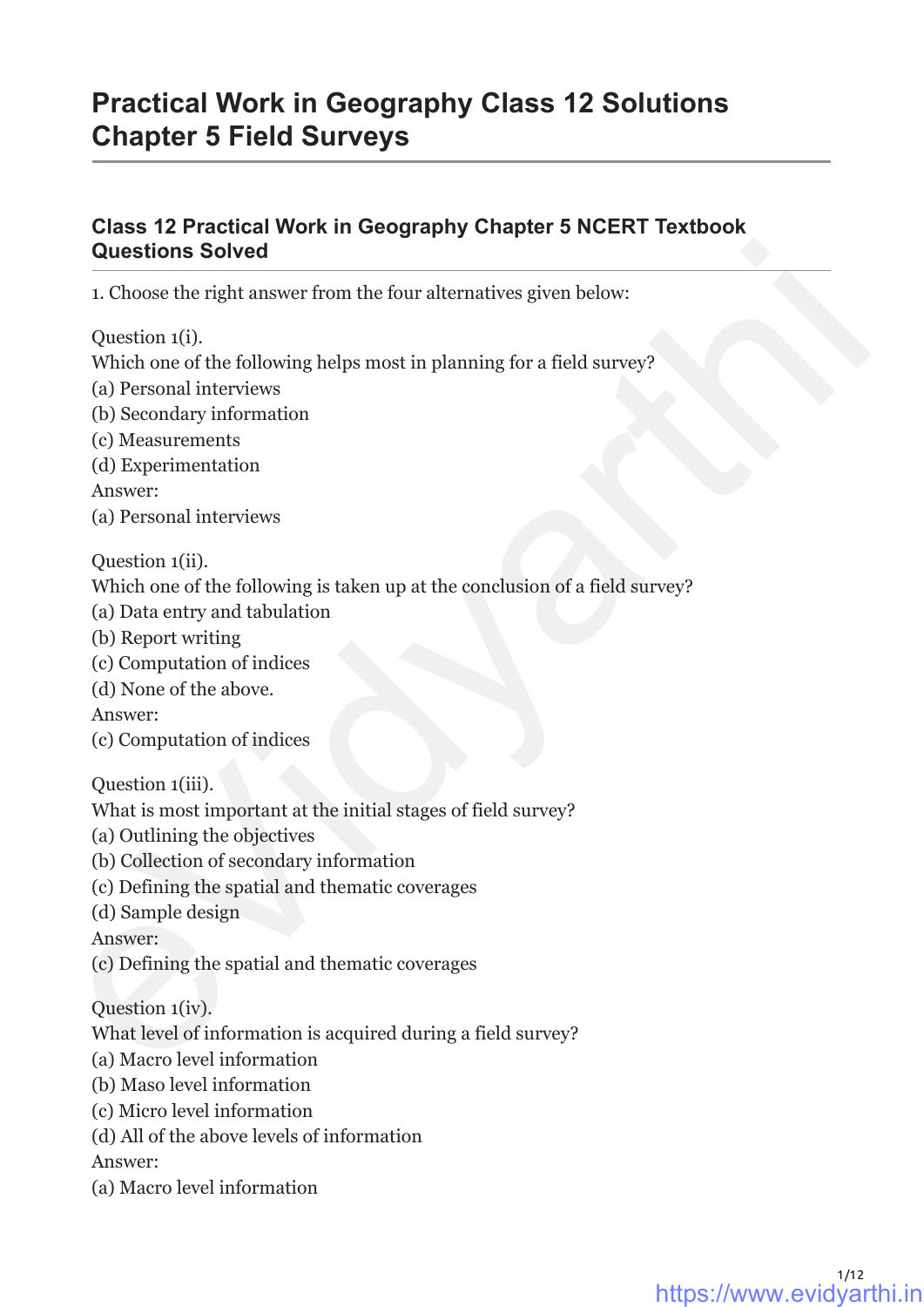2. Answer the following questions in about 30 words:

Question 2(i).

Why is a field survey required?

Answer:

Like many other sciences, geography is also a field science. Thus, a geographical enquiry always needs to be supplemented through well planned field surveys. It serves the following objectives:

(a) These surveys enhance our understanding about patterns of spatial distributions, their associations and relationships at the local level.

(b) The field surveys facilitate the collection of local level information that is not available through secondary sources.

(c) The field surveys are carried out to gather required information so as the problem under investigation is studied in depth as per the predefined objectives.

Question 2(ii).

List the tools and techniques used during a field survey.

Answer:

Field survey is basically conducted to collect information about the chosen problem for which varied types of tools are required. These include secondary information including maps and other data, field observation, data generated by interviewing people through questionnaires.

- Recorded and Published Data
- Field Observation
- Measurement
- Interviewing

Question 2(iii).

What type of coverages need to be defined before undertaking a field survey? Answer:

During field studies, investigator has to decide whether the survey will be conducted in the form of census for the entire population or will be based on selected sample. If the study area is not very large but composed of diverse elements then entire population should be surveyed. In case of a large size area, one can limit the study to selected samples representing all segments of the population. following objectives:<br>
(a) These surveys enhance our understanding about patterns of spatial distributions, their<br>
consociations and relationships at the local level.<br>
(c) The field surveys findities the collection of loc

Question 2(iv). Describe survey design in brief.

Answer:

From functional point of view, field surveys are designed in the following steps:

1. Defining the Problem: The problem to be studied should be defined precisely. It can be achieved by way of statements indicating the nature of the problem. It should also be clear through the title and sub-title of the topic of the survey.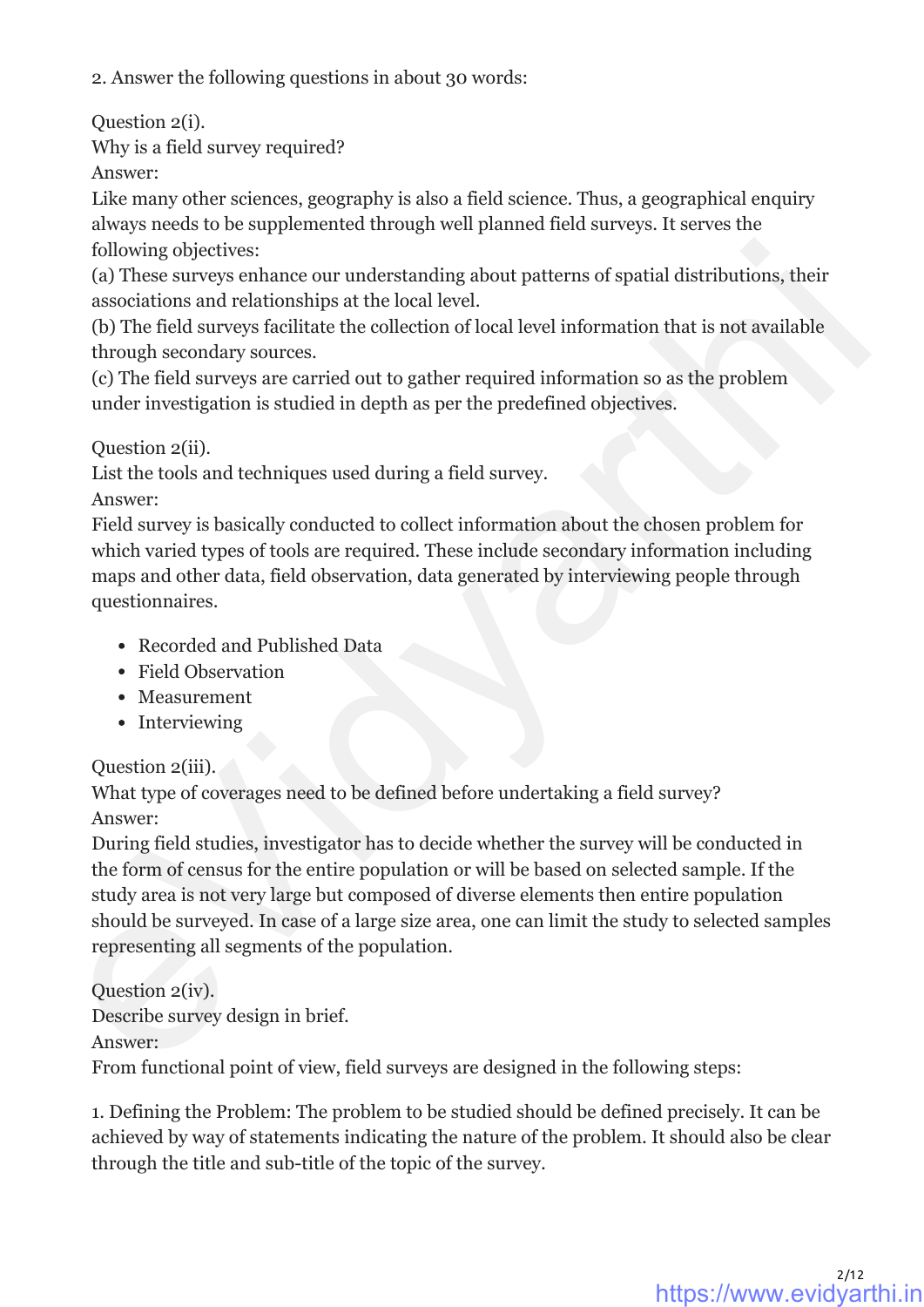2. Objectives: A further specification of the survey is done by listing the objectives. Objectives provide outline of the survey and in accordance to these, suitable tools of acquisition of data and methods of analysis will be chosen.

3. Scope: Scope of survey needs to be delimited in terms of geographical area to be covered, time framework of enquiry and if required themes of studies to be covered. This multi-dimensional delimitation of the study is essential in relation to fulfilment of the predefined objectives and limitations of analysis, inferences and their applicability.

4. Tools and Techniques: Field survey is basically conducted to collect . information about the chosen problem for which varied types of tools are required. These include secondary information including maps and other data, field observation, data generated by interviewing people through questionnaires.

5. Compilation and Computation: Surveyor needs to organise the information of varied types collected during the fieldwork for their meaningful interpretation and analysis to achieve the set objectives. Notes, field sketches, photographs, case studies, etc. are first organised according to sub-themes of the study. Similarly, questionnaire and schedule based information should be tabulated either on a master sheet or on the spreadsheet.

6. Cartographic Applications: Different methods of mapping and drawing of diagrams and graphs and also use of computer in drawing them neatly and accurately. For getting visual impressions of variations in the phenomena, diagrams and graphs are very effective tools. Therefore, the description and analysis should be duly supported by these presentations.

7. Conclusion: At the end a report is prepared. On the basis of the report, we can provide the summary of the investigation.

### Question 2(v).

Why is the well-structured questionnaire important for a field survey? Answer:

Questionnaire plays an important role in a field survey. If it is properly designed, certainly we shall get accurate results from our investigations. On the other hand, if it is not properly designed then it will lead to many problems. Rather the entire purpose of field survey will be defeated. Questionnaire is the most commonly used method in survey. Questionnaire is a list of questions either open-ended or close -ended for which the respondent gives answers. Questionnaire can be conducted via telephone, mail, live in a public area, or in an institute, through electronic mail or through fax and other methods. There are some points which must be borne in mind while constructing a questionnaire. To draft a questionnaire or schedule is an art. The success of statistical investigation depends on proper drafting of the questionnaire. It is a highly specialised job and following points should be borne in mind: predefined objectives and limitations of analysis, inferences and their applicability.<br>
4. Tools and Techniques: Filed survey is basically conducted to collect - information about<br>
the chosen problem for which varied types

The number of questions in a schedule should be brief and limited as possible. Only relevant questions to the problem under investigation should be added. Ideally it should be between 20-30.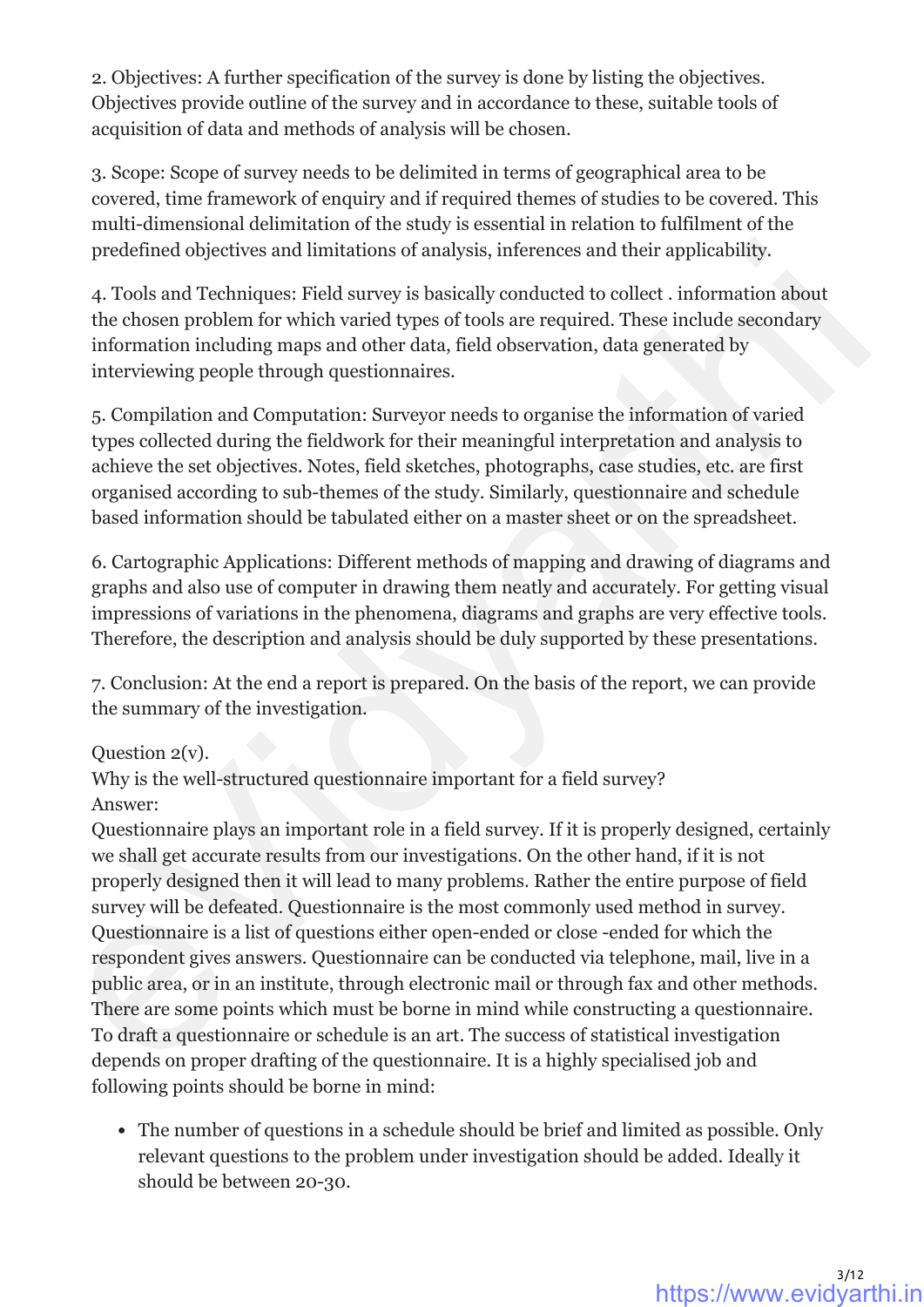- The questions should be simple, clear and precise. Its language should be very simple so that informants may easily understand.
- All unambiguous questions should be avoided at all, complicated and long- worded questions irritate the respondents which results in careless; replies.
- No personal questions should be asked from respondents. Such questions should be avoided.
- For example
	- Do you take alcohol?
	- Do you tell a lie?
	- Does your boss scold you? '
- Questions should be framed with right words. This ensures the validity. Starting a question with negative is undesirable. For example, Don't you think India is a corrupt country?
- Questions should not be based on calculations. Only those questions should be asked which the respondents may reply immediately. Moreover, questions should avoid memories.
- The objective type questions should be given preference. Either MCQ or yes-no options should be given but in case of need and requirement of investigation, open ended questions can also be used. e Do you take alcohol?<br>
c Do you take alcohol?<br>
c Do you tell ale?<br>
c Does your boss scold you?<br>
c ouestions should be framed with right words. This ensures the validity, Starting a<br>
question with negative is undesirable.
	- The arrangement of the questions should be such it involves a logical flow of questions. For example, it is not making sense to ask a person:
		- What is your income?
		- Are you employed?
			- Or
		- How many kids do you have?
		- Are you married?

3. Design a field survey on any one of the following problems:

- (a) Environmental Pollution
- (b) Soil Degradation
- (c) Floods

(d) Energy Issues

(e) Land Use Change Detection

Answer:

Students will choose the topic themselves and conduct a survey.

# **Class 12 Practical Work in Geography Chapter 5 NCERT Extra Questions**

#### **Class 12 Practical Work in Geography Chapter 5 Very Short Answer Type Questions**

Question 1.

How are information gathered in field surveys?

Answer:

Sources of collecting information can be primary or secondary. Primary sources include field surveys, interviews, direct oral investigation, etc. Secondary sources can be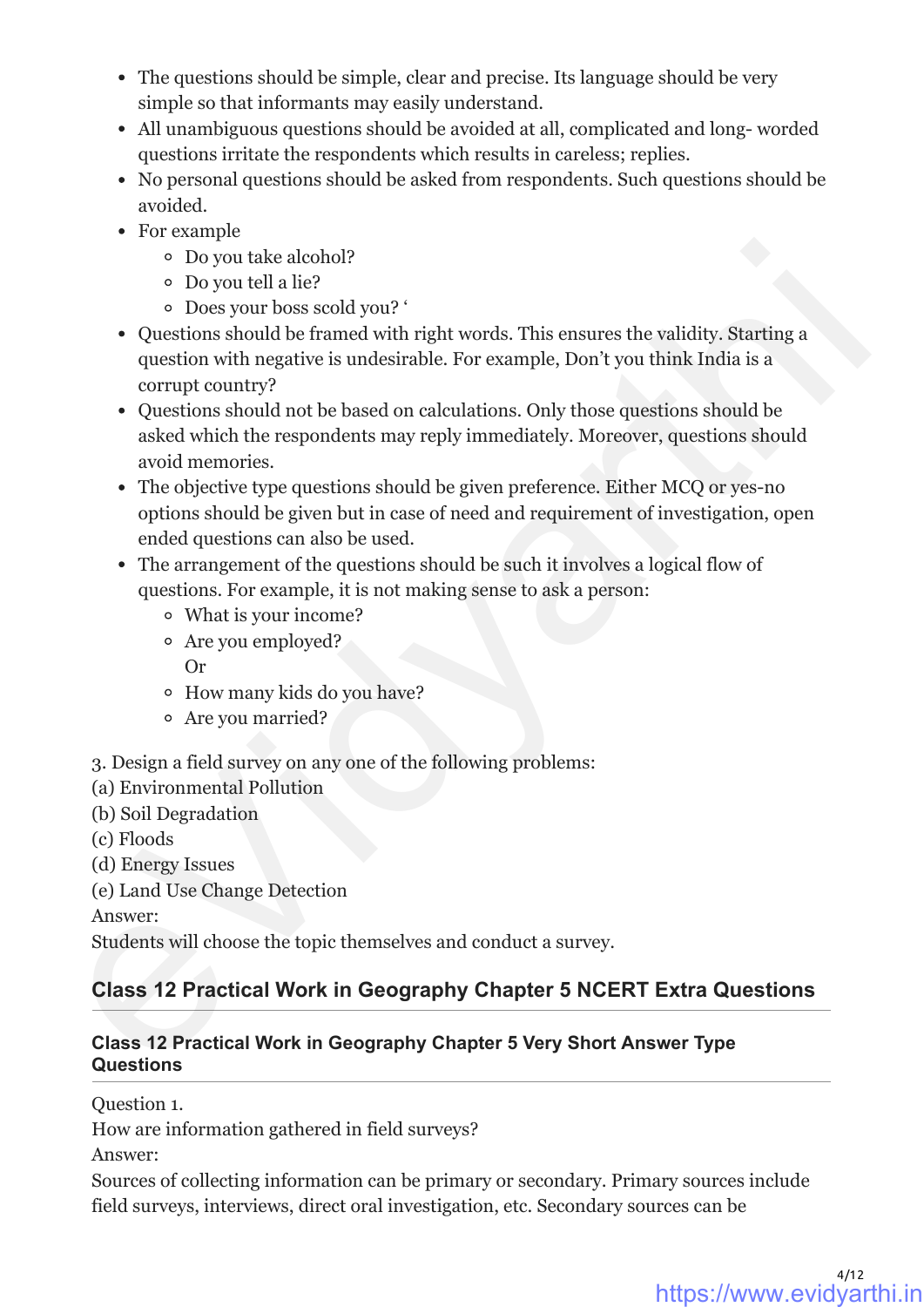published or unpublished. For example, different government, semi government, nongovernment, national and international agencies and other than this newspapers, magazines, private publications and electronic media are other sources.

Question 2.

Do field surveys provide completeness to geographical investigation? Answer:

Actually Geography is a field descriptive science. To make its subject matter reliable and full proof we need to conduct field surveys. These are helpful in providing completeness to geographical investigation.

Question 3.

Which features can be exhibited in maps in field surveys?

Answer: Maps topographic details including relief, drainage, water bodies, settlements, means of communications and other topographical features of a village and its surrounding region can be shown through maps. These maps provide spatial dimension of inequality in land distribution if plotted by ownership of households.

Question 4.

What is the role of the investigator in field survey?

Answer:

Investigator plays an important role in any field survey. He has to define the problem, determine the objectives of field survey, scope of field survey and decide the tools and techniques to be used for survey. The investigator has to comprehend the situation and processes in totality and at the place of their occurrence. He is the one who finally prepares a report and derives final conclusions. Actually Geography is a field descriptive science. To make its subject matter reliable and<br>not provide meet to conduct field surveys, These are helpful in providing completeness to<br>geographical investigation.<br>Question 3.<br>

Question 5.

Why is it necessary to organise collected data?

Answer:

It is necessary to organise collected data because:

- Organised data are attractive and impressive.
- These are simple and easily understandable.
- Organisation of data is useful in comparison.
- It saves time, effort and energy by simplifying data.

# **Class 12 Practical Work in Geography Chapter 5 Short Answer Type Questions**

Question 1.

Explain the importance of field survey in scope of the subject matter of geography. Answer: Geographical issues addressed pertain to global or national or regional or local level. In other words, the given information helps us understand the issues at macro level. The regional level information is used to analyse different physical and human parameters of a large area. Similarly, information has to be gathered at the local level by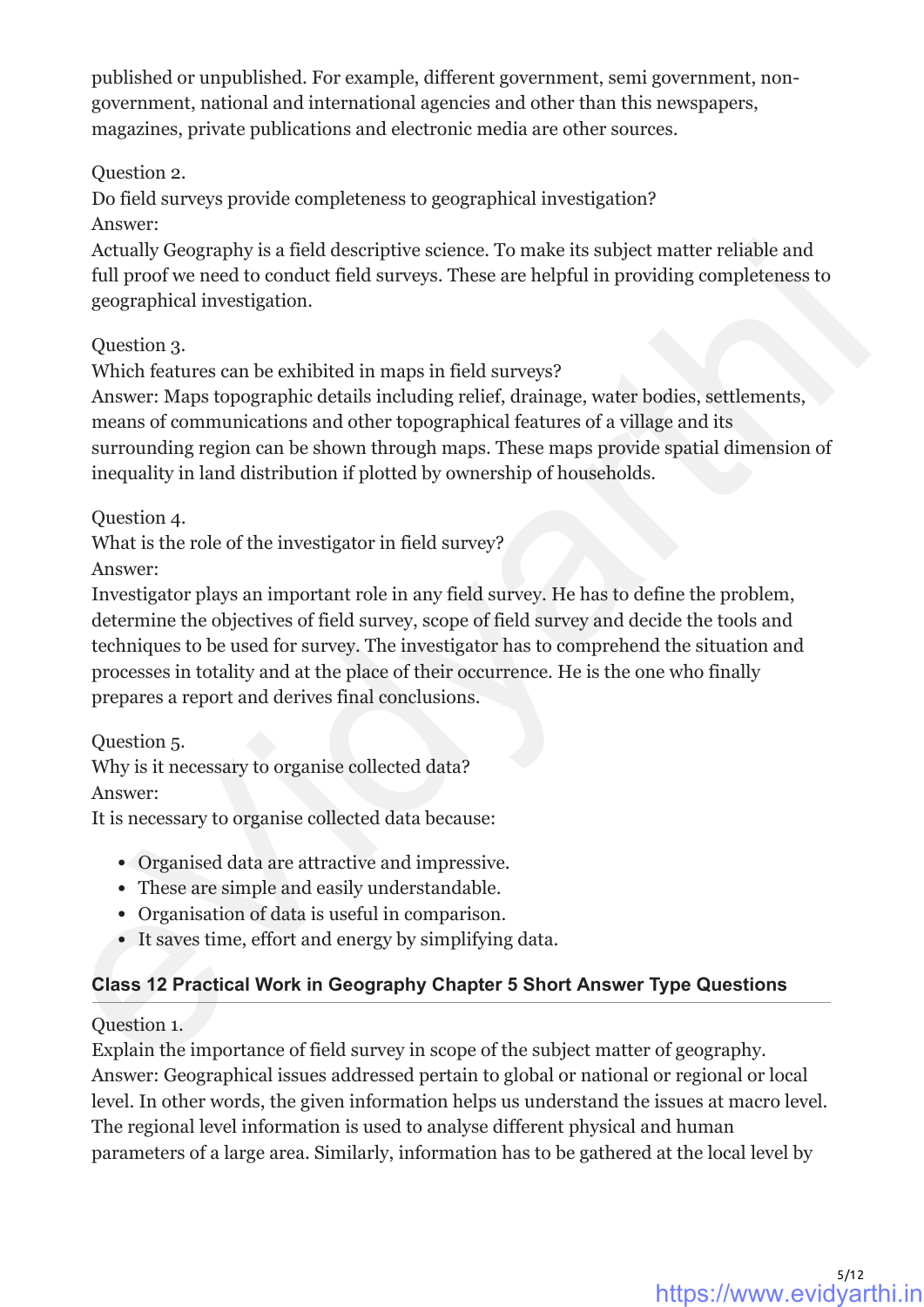conducting primary surveys for generating information. For understanding these issues many primary surveys are conducted. The primary surveys are also called field surveys. They help in understanding all such issues to a great extent.

Question 2.

Why is field survey required?

Answer:

Field surveys are required because it serves the following objectives:

- These surveys enhance our understanding about patterns of spatial distributions, their associations and relationships at the local level.
- The field surveys facilitate the collection of local level information that is not available through secondary sources.
- The field surveys are carried out to gather required information so as the problem under investigation is studied in depth as per the predefined objectives.
- Such studies also enable the investigator to comprehend the situation and processes in totality and at the place of their occurrence. This is possible through 'Observation', which is a useful method of gathering information and then to derive inferences.

### Question 3.

How is field survey conducted?

Answer:

Field survey is conducted in the following ways:

- Problem: The problem to be studied should be defined precisely.
- Objectives: A further specification of the survey is done by listing the objectives.
- Scope: Scope of survey needs to be delimited in terms of geographical area to be covered, time framework of enquiry and if required themes of studies to be covered.
- Tools and Techniques: Field survey is basically conducted to collect information about the chosen problem for which varied types of tools are required.
- Compilation and Computation: Notes, field sketches, photographs, case studies, etc. are first organised according to sub-themes of the study. Similarly, questionnaire and schedule based information should be tabulated either on a master sheet or on the spreadsheet. Field surveys are required because it serves the following objectives:<br>
• These surveys enhance our understanding about patterns of spatial distributions,<br>
their associations and relationships at the local level.<br>
• The f
	- Conclusion: At the end a report is prepared. On the basis of the report, we can provide the summary of the investigation.

### Question 4.

From where should we obtain recorded and published data?

Answer:

These are collected and published by different government agencies, organisations and other agencies. This information along with cadastral and topographical maps, provides basis to prepare the framework of survey. Different types of data can be obtained from specialised agencies. For example, listing of households, persons, landholdings in the survey area can be done using the official records or electoral rolls available with the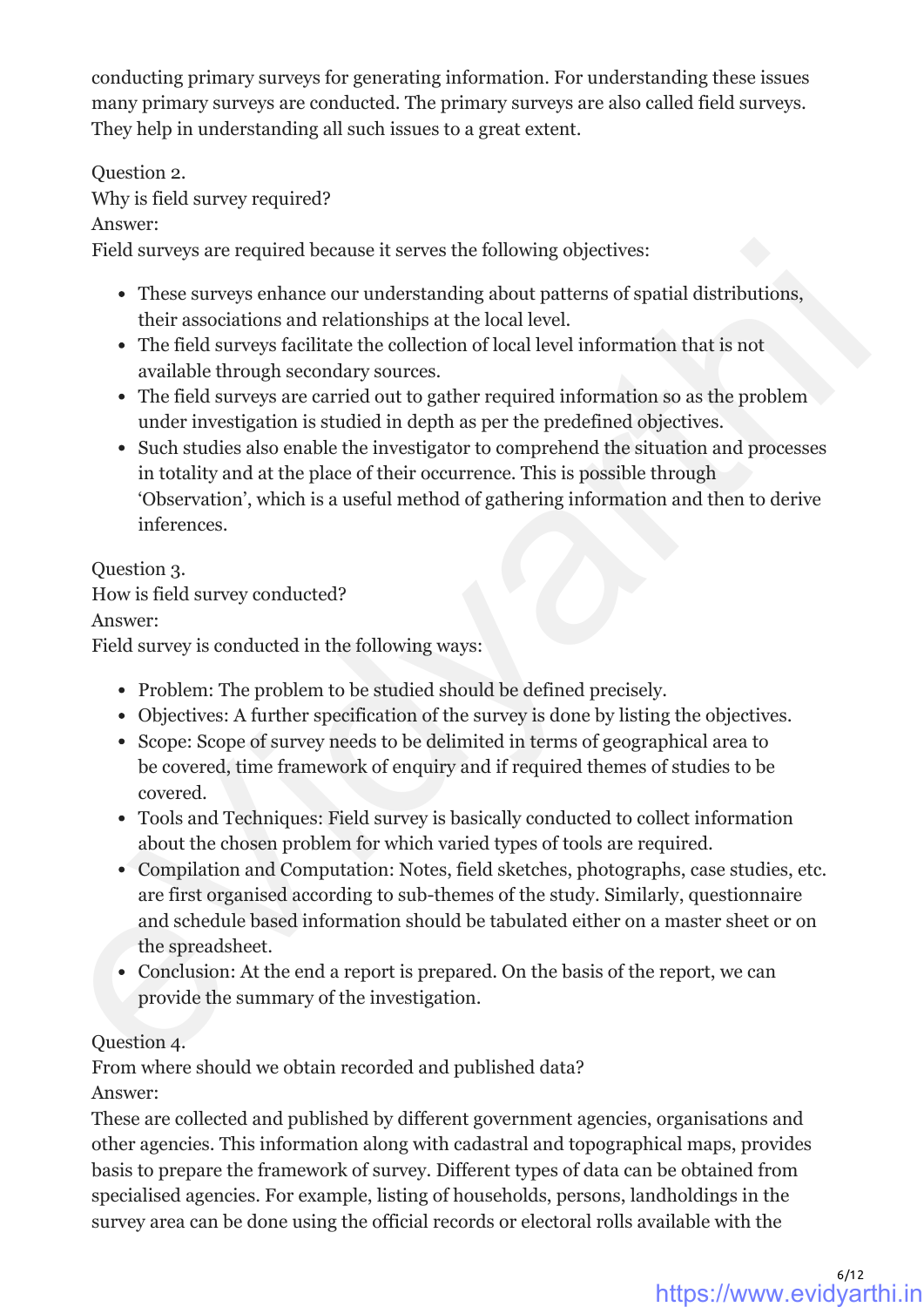village panchayat or the revenue officials. Essential physical features like relief, drainage, vegetation, land use and cultural features like settlements, transport and communication lines, irrigation infrastructure, etc. can be traced out from the topographical maps.

#### Question 5.

Why are interviews given importance in surveys related to social issues? Answer: In all field surveys, dealing with social issues information is gathered through personal interviews. Experiences and knowledge of each individual about his/ her environs as well as about his/her own livings are nothing but information. These experiences, if retrieved efficiently are important sources of information. However, extraction of information through personal interviews is greatly influenced by interviewer's abilities in terms of understanding of the subject and the people to be interviewed, communicative skills and rapport with the people.

### **Class 12 Practical Work in Geography Chapter 5 Long Answer Type Questions**

Question 1.

Present the outline of a field survey related to land use of a surrounding rural area. Answer:

Agriculture is the main occupation in rural India. Majority of rural people get employment in this occupation. Some people get jobs outside rural areas and get migrated. But their minority is not capable of changing occupational structure of the rural areas. Still the area selected for field survey: Alipur, since last decade 2001, land use pattern is going through many changes. An observation:

1. Introduction: In Alipur, a village in Meerut district is an agrarian village. Some of the population of the village is engaged in agriculture while others are self- employed. All the people engaged in agriculture are not land owners. Rather they are working on others' land as labourers. In this village 400 poor families are living, out of which only 230 families have their own cultivable land. Rest of the families are either agricultural labourers or get employment outside the village. Some of them are also self-employed. personal interviews. Experiences and knowledge of each individual about this /here the conservers as well as about his/sper over livings are nothing but information. These experiences, if retrieved efficiently are innorma

2. Objective of Survey: To find the changes and the causes of changes in the land use pattern in village Alipur.

3. Outline of the Survey:

- Introducing yourself to regional development officer of the district and introduce him objectives of the survey;
- Also a request will be sent for getting special information related to land, land papers, land ownership records, maps and list of families. In this way, the information related to agriculture before survey and other details can be obtained.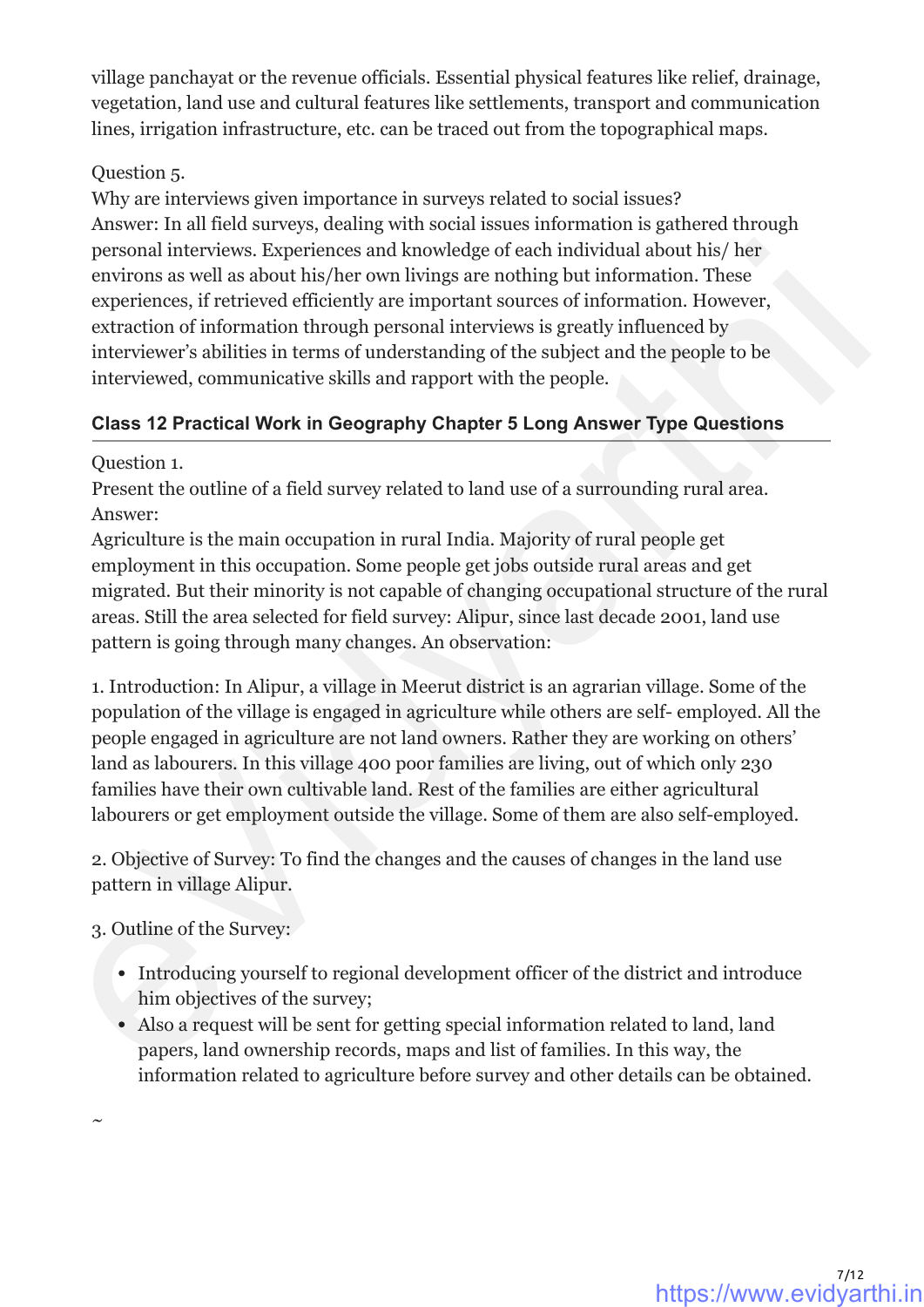

- 4. To determine the techniques to be used in field survey:
	- To determine if the survey will be based on census or sample.
	- To determine the timing of interview and place of interview.
	- To prepare a questionnaire for the interview.
	- To determine the timing to meet the sarpanch and other senior members of the village.

| <b>S.</b><br>No. | Name of the<br>head of land<br>owner | Land in<br>hectares hectares hectares hectares | <b>Irrigated</b> | Rabi<br>area in $ $ crops in $ $ crops in | Kharif | Other<br>crops |
|------------------|--------------------------------------|------------------------------------------------|------------------|-------------------------------------------|--------|----------------|
|                  | Surya Kant                           | 0.4                                            | 0.3              | 0.4                                       | 0.3    | 0.1            |

- Express gratitude to those who have given valuable information to you.
- Tabulating the collected data, analysing them using statistical methods, presenting graphs and showing land use pattern changes using maps and cartograms and finally giving conclusions.

5. Presenting report and deriving conclusions: Data are presented properly to exhibit the true picture of the area using flawless methods of data analysis so as to reach at proper conclusions.

Question 2.

Choose an industrial area and prepare a survey report on pollution related problems in that area.

Answer:

In the modem world where on one side we are touching new heights of development, environmental pollution is becoming a serious problem on the other hand. There are three main components of environment: water, air and earth. These are seriously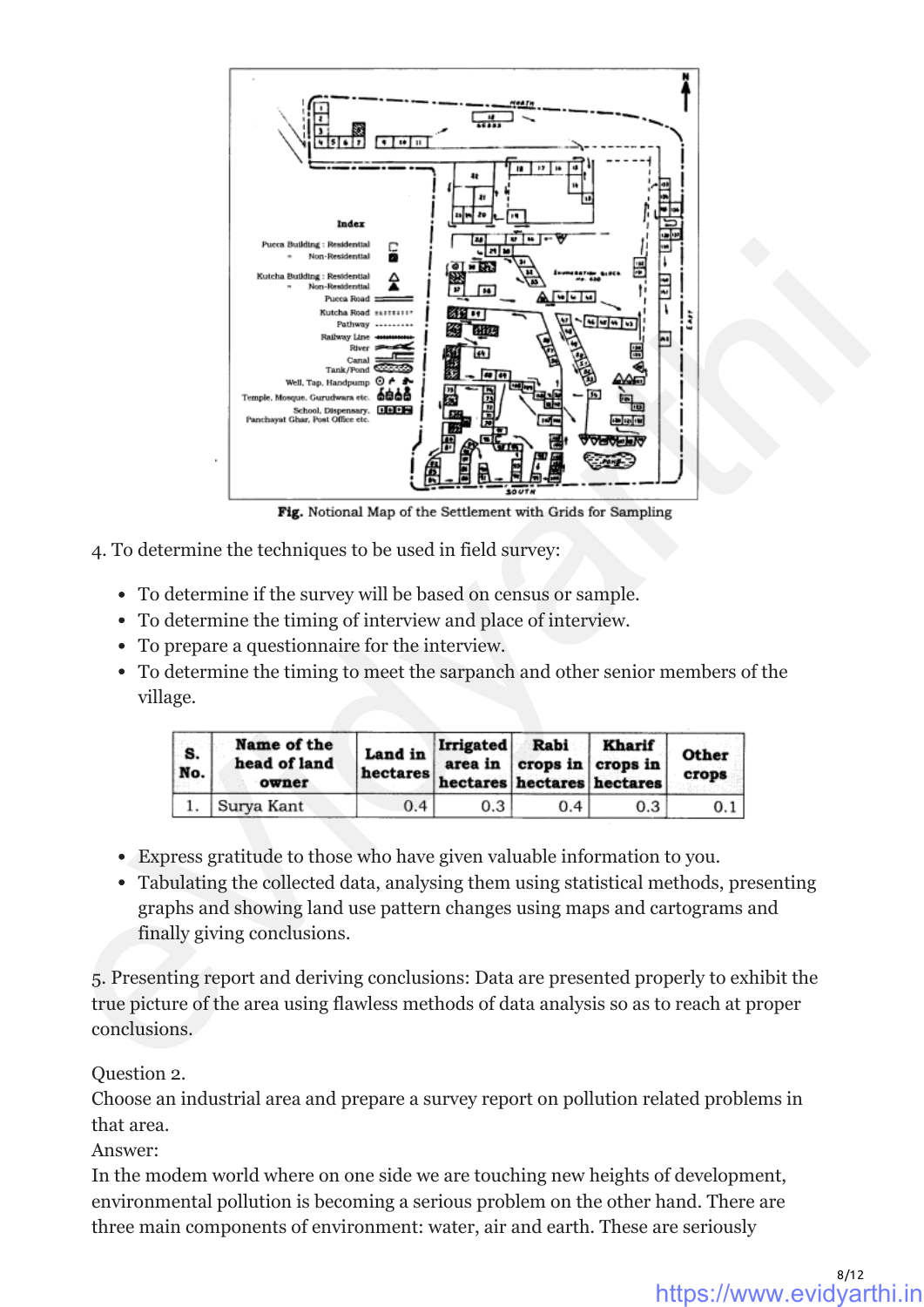struggling with the problems of pollution. The impact of pollution is visible on flora, fauna, human and air. The factors which cause pollution are called pollutants. Pollutants are chemical, solid waste and poisonous gases. Natural and human factors are responsible for this pollution. Volcanic eruptions and landslides are natural causes while industrial and domestic factors are responsible for pollution as human factors. In this we shall select an industrial region and suggest measures for the development of such systems which can help to control and improve the situations.

- Industrial Area, An Introduction: Students can choose an industrial area according to his own convenience. Name the area and its location in introduction. If possible, describe the history of its growth.
- Regional Problem: Impact on health of pollution, any specific problem due to pollution or its repetition or explanation of any disorder and its impact can be explained under regional problem.
- Objectives: The diseases commonly caused due to contaminated water are diarrhea, intestinal worms, hepatitis, etc. What is the number of incidents of such diseases in this area?
- Planning: Determining the boundaries of given industrial area and time to be allotted for completion of the survey. For this find the map of the selected industrial region and make a list of working industrial units in the area.
- Outline of the Survey:
	- Divide the students in proper groups.
	- Determine the responsibilities of each group.
	- Send one group to government agencies to collect data on health and pollution related diseases.
- Some of them should be engaged in survey job where students should be sent according to block and sector for doing the practical or face to face investigation. If possible collect information related to solid wastes, water pollutants and air pollutants, etc. which are being disposed off by this area. I Industrial Area, An Introduction: Students can choose an industrial area according<br>to his own convenience. Name the area and its location in introduction. If possible,<br>describe the listory of its growth. The possible, a
	- Data Processing: Whatever statistics have been collected through interviews or questionnaire they need to be organised, presented and analysed to reach at conclusions.
	- Conclusions: On the basis of statistical facts reach at conclusions and suggest measures for improvement.

# **Class 12 Practical Work in Geography Chapter 5 Viva Questions**

Question 1.

What do you mean by map orientation?

Answer:

It involves setting the map in the right direction.

Question 2.

How are information gathered in field surveys?

Answer:

Information can be gathered through primary or secondary sources. Primary sources include field surveys, interviews, direct oral investigation etc. secondary sources can be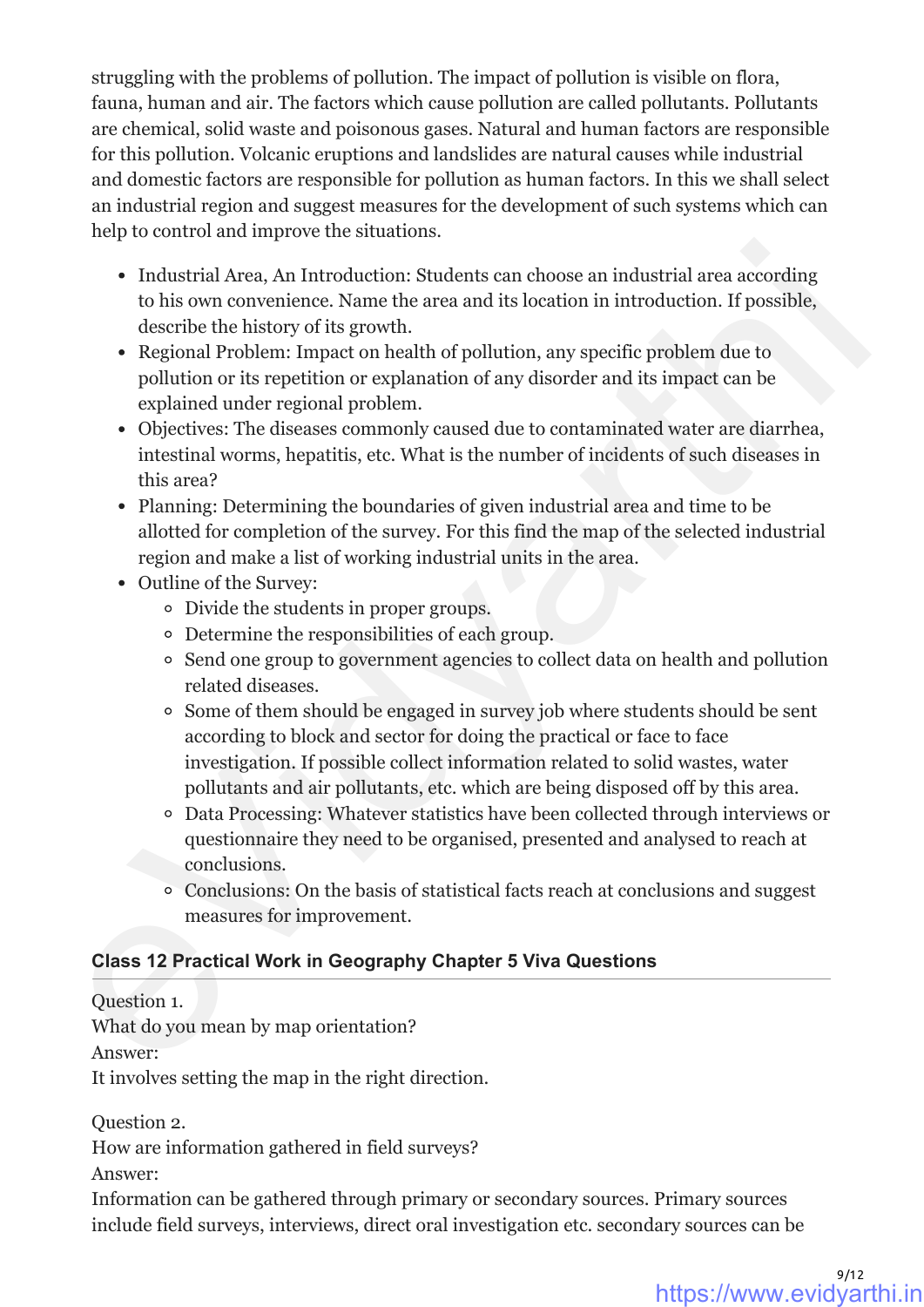published or unpublished. For example, different government, semi government, non government, national and international agencies and other than this newspapers, magazines, private publications and electronic media are other sources.

Question 3.

Do field surveys provide completeness to geographical investigation? Answer:

Actually Geography is a field descriptive science. To make its subject matter reliable and full proof we need to conduct field surveys. These are helpful in providing completeness to geographical investigation.

Question 4.

For what purpose can we use topographical maps in field surveys? Answer:

Essential physical features like relief, drainage, vegetation, land use and cultural features like settlements, transport and communication lines, irrigation infrastructure, etc. can be traced out from the topographical maps.

Question 5.

How many families are normally selected for conducting a household survey? Answer:

50 to 100 families are normally selected for conducting a household survey.

#### **Field Surveys Notes**

- Geographical issues addressed pertain to global or national or regional or local level. In other words, the given information helps us to understand the issues at macro level. The regional level information is used to analyse different physical and human parameters of a large area. Similarly, information has to be gathered at the local level by conducting primary surveys for generating information. The primary surveys are also called field surveys. Actually Geography is a field descriptive science. To make its subject matter reliable and<br>not providing osciential providing completeness to<br>geographical investigation.<br>Question 4,<br> $Q$ uestion 4,<br> $Q$ uestion 4,<br> $Q$ uestion
	- Sources of collecting information can be published or unpublished. For example, different government, semi government, non government, national and international agencies and other than this newspapers, magazines, private publications and electronic media are other sources.
	- Geography is also a field science. Thus, a geographical enquiry always needs to be supplemented through well-planned field surveys.
	- Field surveys are conducted to gather required information. These surveys enhance our understanding about patterns of spatial distributions, their associations and relationships at the local level.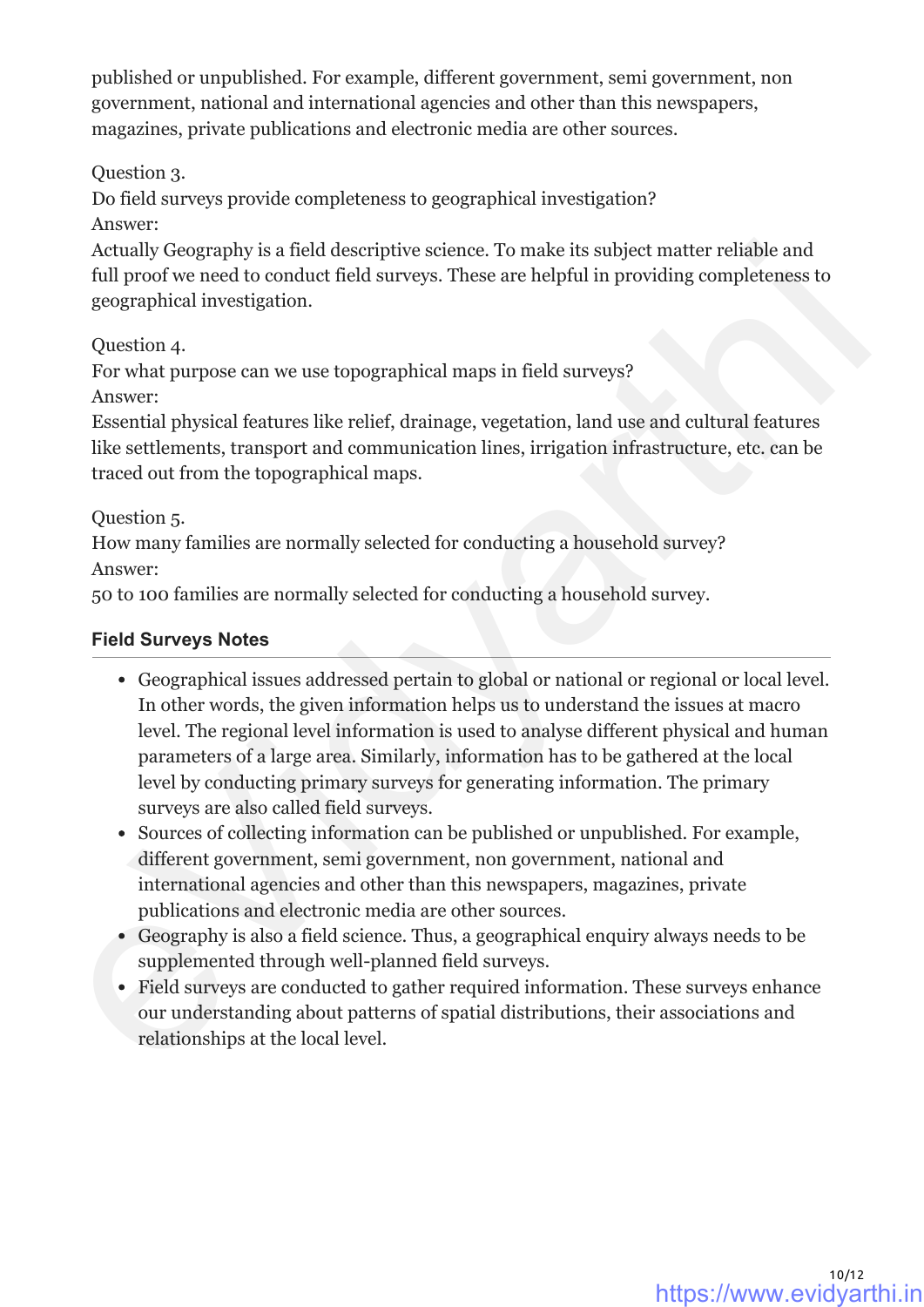- The field survey is initiated with well-defined procedure. It is performed in the following stages:
	- The problem to be studied should be defined precisely. This can be achieved by way of statements indicating the nature of the problem. This should also be reflected in the title and sub-title of the topic of the survey.
	- A further specification of the survey is done by listing the objectives. Objectives provide outline of the survey and in accordance to these, suitable tools of acquisition of data and methods of analysis will be chosen.
	- Like clearly defined objectives, scope of survey needs to be delimited in terms of geographical area to be covered, time framework of enquiry and if required themes of studies to be covered.
	- Field survey is basically conducted to collect information about the chosen problem for which varied types of tools are required. These include secondary information including maps and other data, field observation, data generated by interviewing people through questionnaires.
- Recorded and Published Data should be collected from reliable government agencies and organisation on whose reliability there is no suspense. Listing of households, persons, landholdings in the survey area can be done using the official records or electoral rolls available with the village panchayat or the revenue officials.
- Essential physical features like relief, drainage, vegetation, land use and cultural features like settlements, transport and communication lines, irrigation infrastructure, etc. can be traced out from the topographical maps.
- Landscape scenario can also be captured by photography of the landscape, objects and activities. At times, when suitable large-scale map is not available, a sketch or a notional map of the survey area can be prepared based on reconnaissance survey. This kind of exercise also helps in getting or, :self introduced with the area as each feature needs to be observed carefully for locating them in the sketch. tools of acquisition of data and methods of analysis will be chosen.<br>  $\epsilon$  Like dearly defined objectives, scope of survey needs to be dedimited in terms of geographical area to be overved, time framework of enquiry and i
	- In all field surveys, dealing with social issues information is gathered through personal interviews. Experiences and knowledge of each individual about his/ her environs as well as about his/her own livings are nothing but information.
	- The basic objective of regional survey is to understand interrelationship between geography and human activities. Surveyor makes use of photography, maps, graphs, pictograms and maps to exhibit and analyse gographical features and human activities.
	- Surveyor can make use of Tohi Survey or google earth website and can understand these phenomena.
	- Notes, field sketches, photographs, case studies, etc. are first organised according to sub-themes of the study. Similarly, questionnaire and schedule-based information should be tabulated either on a master sheet or on the spreadsheet.
	- For getting visual impressions of variations in the phenomena, diagrams and graphs are very effective tools. Thus, the description and analysis should be duly supported by these presentations.

The field study report in concise form should contain all the details of the procedures followed, methods, tools and techniques employed. The major part of the report will be devoted to the interpretation and analysis of information gathered and computed along